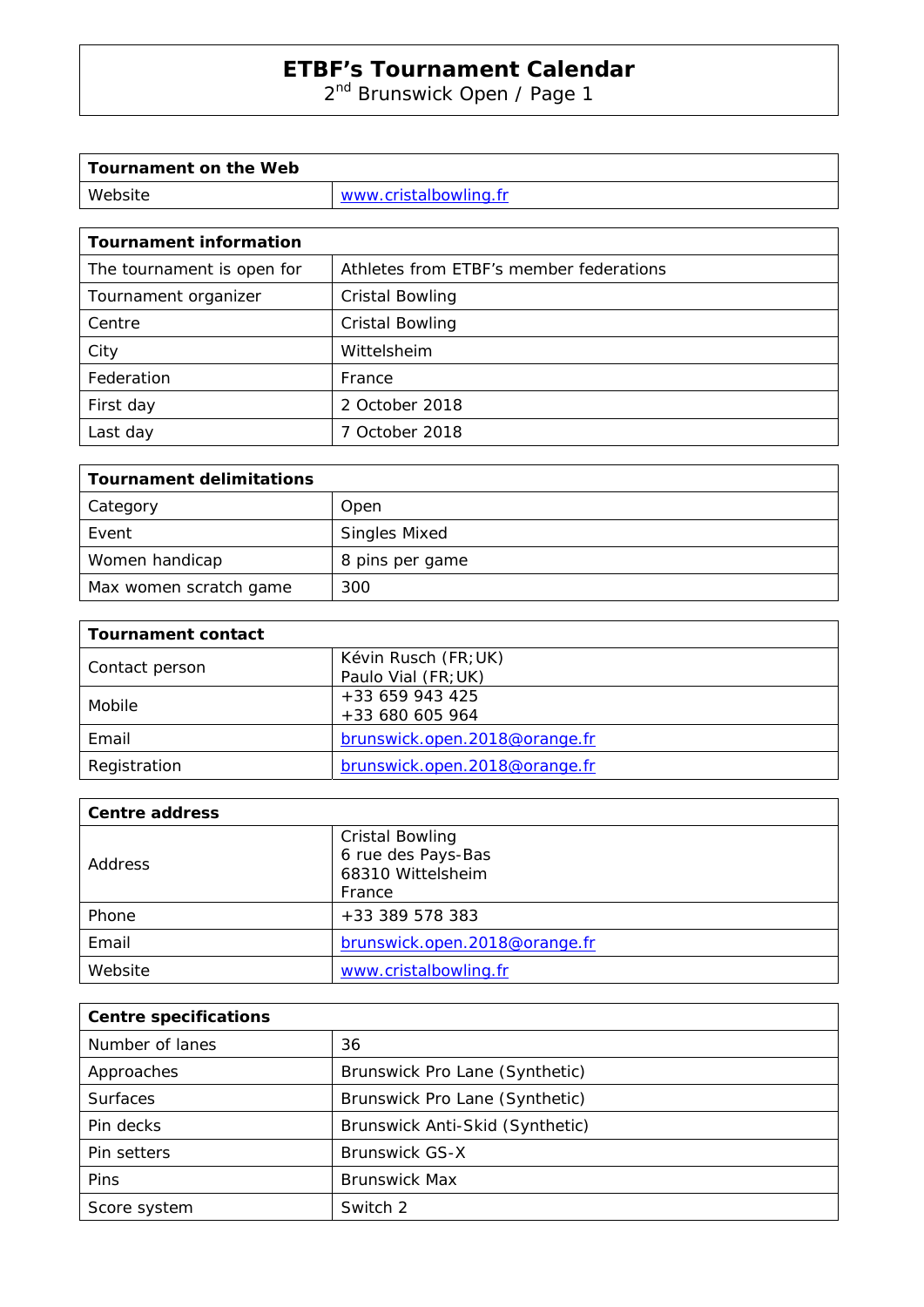2<sup>nd</sup> Brunswick Open / Page 2

| <b>Dressing specifications</b> |                                |
|--------------------------------|--------------------------------|
| Oil machine                    | Kegel Walker Flex              |
| Oil                            | Kegel Ice                      |
| Cleaner                        | Kegel Defense C                |
| Pattern prepared by            | Paulo Vial                     |
| Dressing done by               | Cristal Bowling and Paulo Vial |

| Prize money specifications |       |
|----------------------------|-------|
| Prize fund status          | Fixed |
| Tax on prizes              | No    |

| Prize money expressed in € |                                                     |
|----------------------------|-----------------------------------------------------|
| <b>Position</b>            | <b>Singles Mixed</b>                                |
| Position 1                 | 6.000                                               |
| Position 2                 | 4.100                                               |
| Position 3-4               | 2.200                                               |
| Position 5 to 8            | 1.100                                               |
| Position 9 to 16           | 700                                                 |
| Position 17 to 28          | 500                                                 |
| Position 29 to 48          | 350                                                 |
| <b>Position</b>            | Women unqualified for the Final Steps               |
| Position 1                 | 250                                                 |
| Position 2                 | 170                                                 |
| Position 3                 | 150                                                 |
| Position 4                 | 120                                                 |
| Position 5                 | 120                                                 |
| <b>Position</b>            | Local male athletes unqualified for the Final Steps |
| Position 1                 | 170                                                 |
| Position 2                 | 150                                                 |
| Position 3                 | 120                                                 |
| <b>Total</b>               | 38.750                                              |

## **Tournament format**

## **Qualification**

6 games, entries and re-entries

#### **Desperado Squad**

1 game

## **48 athletes will qualify for the final steps**

A : Top 38 from the general standing

B : Top 6 from a separate standing for squad 1-2, not qualified from A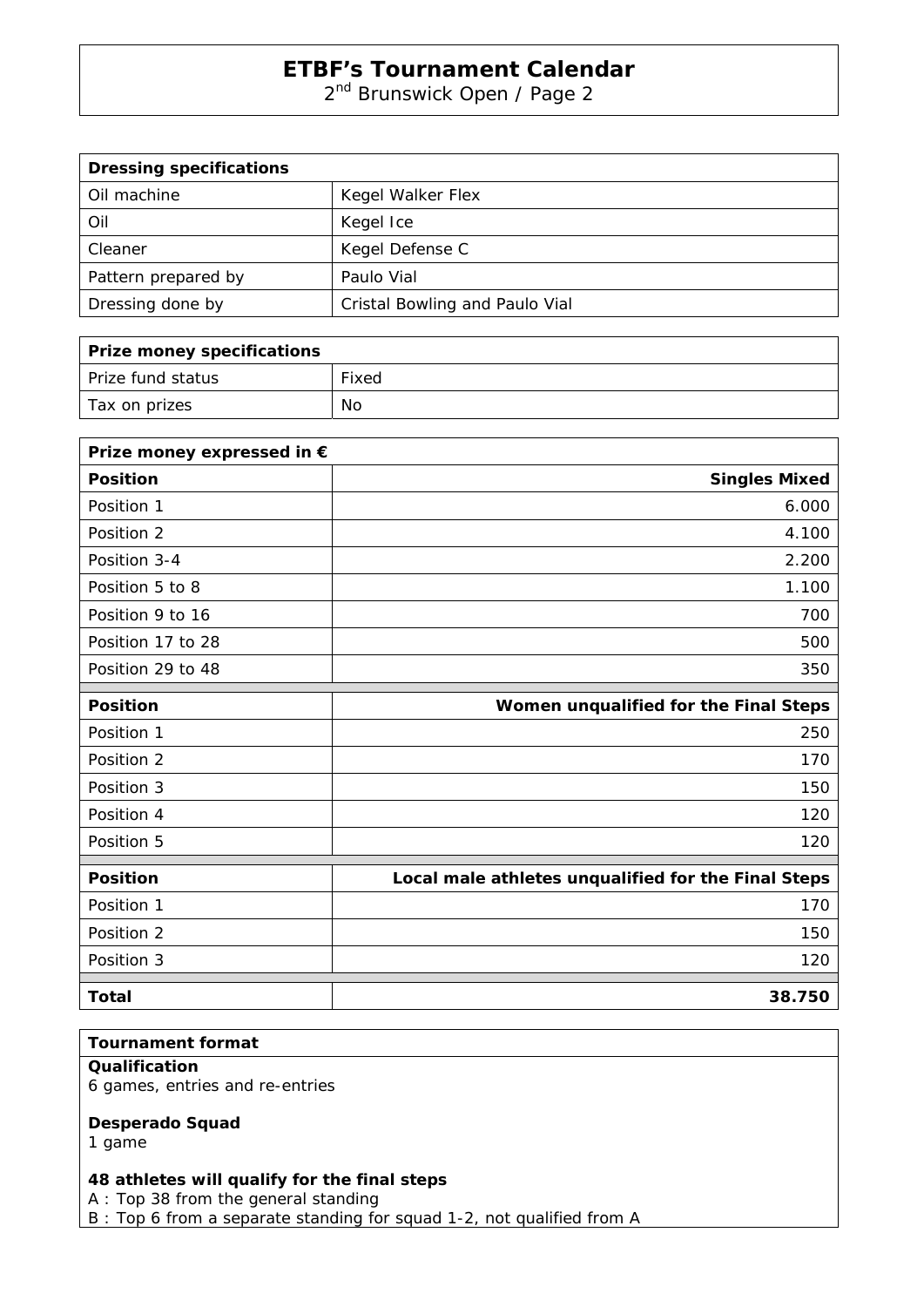2<sup>nd</sup> Brunswick Open / Page 3

| C: Top 4 from the desperado standing                                                                                                                                                                                                                                                 |
|--------------------------------------------------------------------------------------------------------------------------------------------------------------------------------------------------------------------------------------------------------------------------------------|
| The 48 athletes are qualified as follows<br>Athletes positioned 1-4 in the qualification are qualified for the Final Step 3<br>Athletes positioned 5-8 in the qualification are qualified for the Final Step 2<br>All other 40 qualified athletes are qualified for the Final Step 1 |
| <b>Final Step 1</b><br>40 athletes will play 4 games starting from scratch<br>Athletes positioned 1-20 are qualified for final step 2<br>Athletes positioned 21-40 will be ranked 29-48 according to their positions in the final step 1                                             |
| <b>Final Step 2</b><br>24 athletes will play 4 games starting from scratch<br>Athletes positioned 1-12 are qualified for final step 3<br>Athletes positioned 13-24 will be ranked 17-28 according to their positions in the final step 2                                             |
| <b>Final Step 3</b><br>16 athletes will play 4 games starting from scratch<br>Athletes positioned 1-8 are qualified for final step 4, seeded 1-8<br>Athletes positioned 9-16 will be ranked 9-16 according to their positions in the final step 3                                    |
| <b>Final Step 4</b><br>8 athletes will play 3 elimination round, each over 2 games total pin fall to count                                                                                                                                                                           |
| Round 1:<br>Match A: Seeded 1 vs. Seeded 8<br>Match B: Seeded 3 vs. Seeded 6<br>Match C: Seeded 4 vs. Seeded 5<br>Match D: Seeded 2 vs. Seeded 7                                                                                                                                     |
| Round 2:<br>Match E: Winner Match A vs. Winner Match B<br>Match F: Winner Match C vs. Winner Match D                                                                                                                                                                                 |
| Round $3:$<br>Match G: Winner Match E vs. Winner Match F                                                                                                                                                                                                                             |
| Tournament tie rules                                                                                                                                                                                                                                                                 |
| Qualification                                                                                                                                                                                                                                                                        |

In case of a tie the highest ranked player will be the one with the highest last game, then the second last game etc.

#### **Desperado Squad**

In case of tie, a one ball roll off on a full set of pins will be played, reported until the tie is broken.

#### **Final Step 1-3**

Ties influencing who will qualify for the next final step will be broken by playing a 9<sup>th</sup> and 10<sup>th</sup> frame roll off, repeated until the tie is broken. In all other tie situations in step 1-3, a procedure similar to the procedure for the qualification will be followed.

#### **Final Step 4**

In case of tie in a match, a one ball roll off on a full set of pins will be played, repeated until the tie is broken.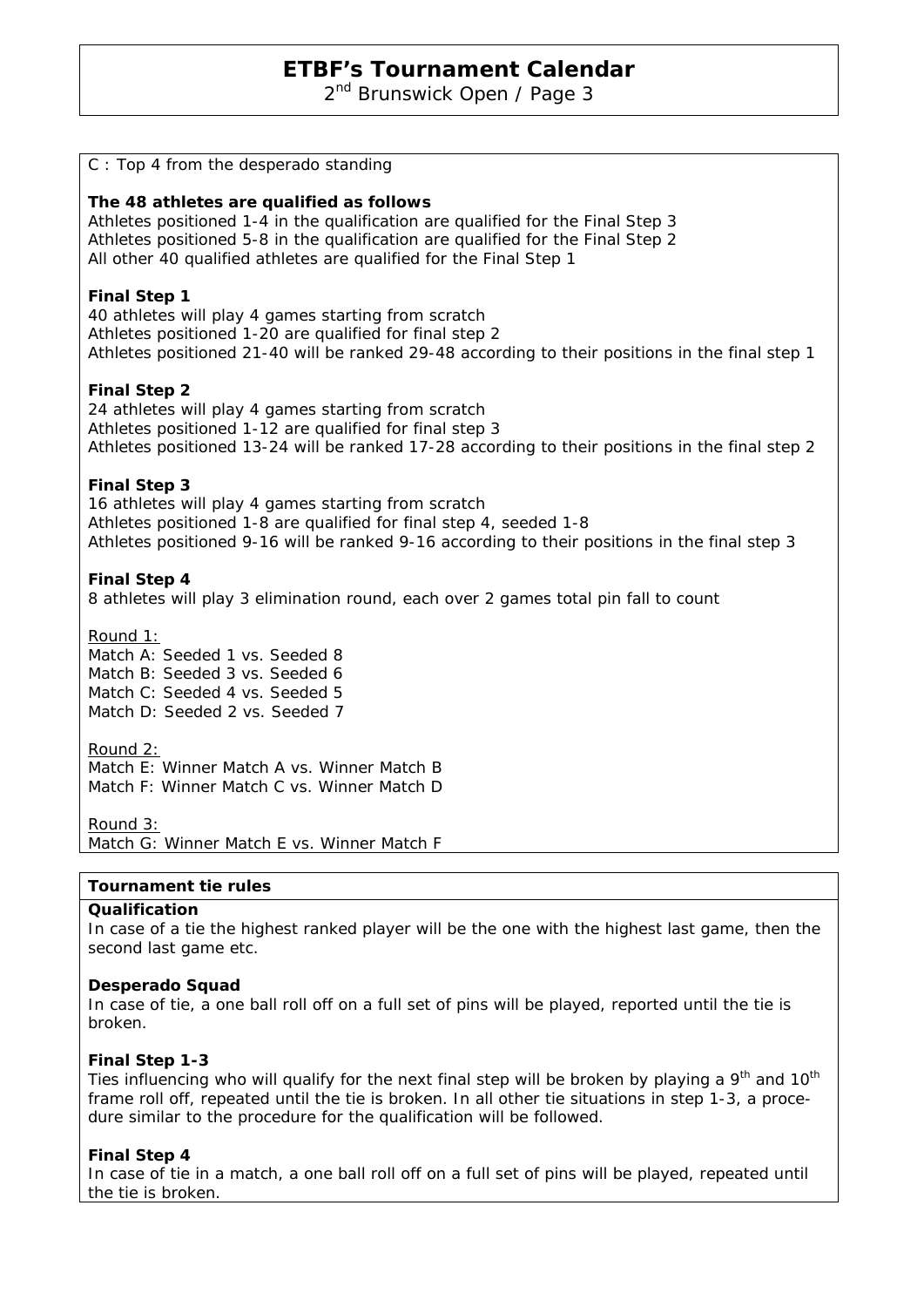2<sup>nd</sup> Brunswick Open / Page 4

| Lane assignments and lane movements |                                                                               |
|-------------------------------------|-------------------------------------------------------------------------------|
| Lane draws                          | Drawings done by the organizer                                                |
| Athletes per pair in squads         | Two-four                                                                      |
| Frequency of movement               | After each game                                                               |
| Movement method                     | Left lanes move left, right lanes move right                                  |
| Number of lanes to move             | Two lanes in smaller squads, four in bigger squad, six lanes in<br>full squad |

| <b>Booking policies</b>    |                                        |
|----------------------------|----------------------------------------|
| Booking restriction before | None                                   |
| Booking restriction during | None                                   |
| Total number of bookings   | Unlimited                              |
| Booking cancellations      | Possible                               |
| Registration deadline      | 20 minutes before scheduled squad time |

| Qualification squads and fees in $\epsilon$ |           |            |             |              |                  |          |  |
|---------------------------------------------|-----------|------------|-------------|--------------|------------------|----------|--|
| Squad                                       | Day       | Date       | <b>Time</b> | <b>Spots</b> | <b>Entry fee</b> | Re-entry |  |
| Squad 01                                    | Tuesday   | 02.10.2018 | 19.00       | 40           | 80               |          |  |
| Squad 02                                    | Wednesday | 03.10.2018 | 19.00       | 40           | 80               | 60       |  |
| Squad 03                                    | Thursday  | 04.10.2018 | 19.00       | 40           | 90               | 70       |  |
| Squad 04                                    | Friday    | 05.10.2018 | 19.00       | 60           | 110              | 80       |  |
| Squad 05                                    | Saturday  | 06.10.2018 | 09.00       | 72           | 90               | 70       |  |
| Squad 06                                    |           |            | 13.00       | 72           | 130              | 90       |  |
| Squad 07                                    |           |            | 17.00       | 72           | 130              | 90       |  |
| Desperado                                   |           |            | 20.00       |              | 30               |          |  |

| Schedule for the final steps |  |
|------------------------------|--|
| Sunday 7 October 2018        |  |
| Lane maintenance             |  |
| 9.00: Final step 1           |  |
| Lane maintenance             |  |
| 11.00: Final step 2          |  |
| 12.30: Final step 3          |  |
| Lane maintenance             |  |
| 14.00: Final step 4          |  |
| 16.30: Duel for the victory  |  |
| 17.15: Award ceremony        |  |
|                              |  |

## **Hotels provided by the organizer**

**Hotels in 10 minutes distance** 

## **Hotel Kyriad in Lutterbach**

Phone: +33 389 536 655 Fax: +33 389 508 139

# **Hotel Campanille in Morschwiller le Bas**

Phone: +33 389 598 787